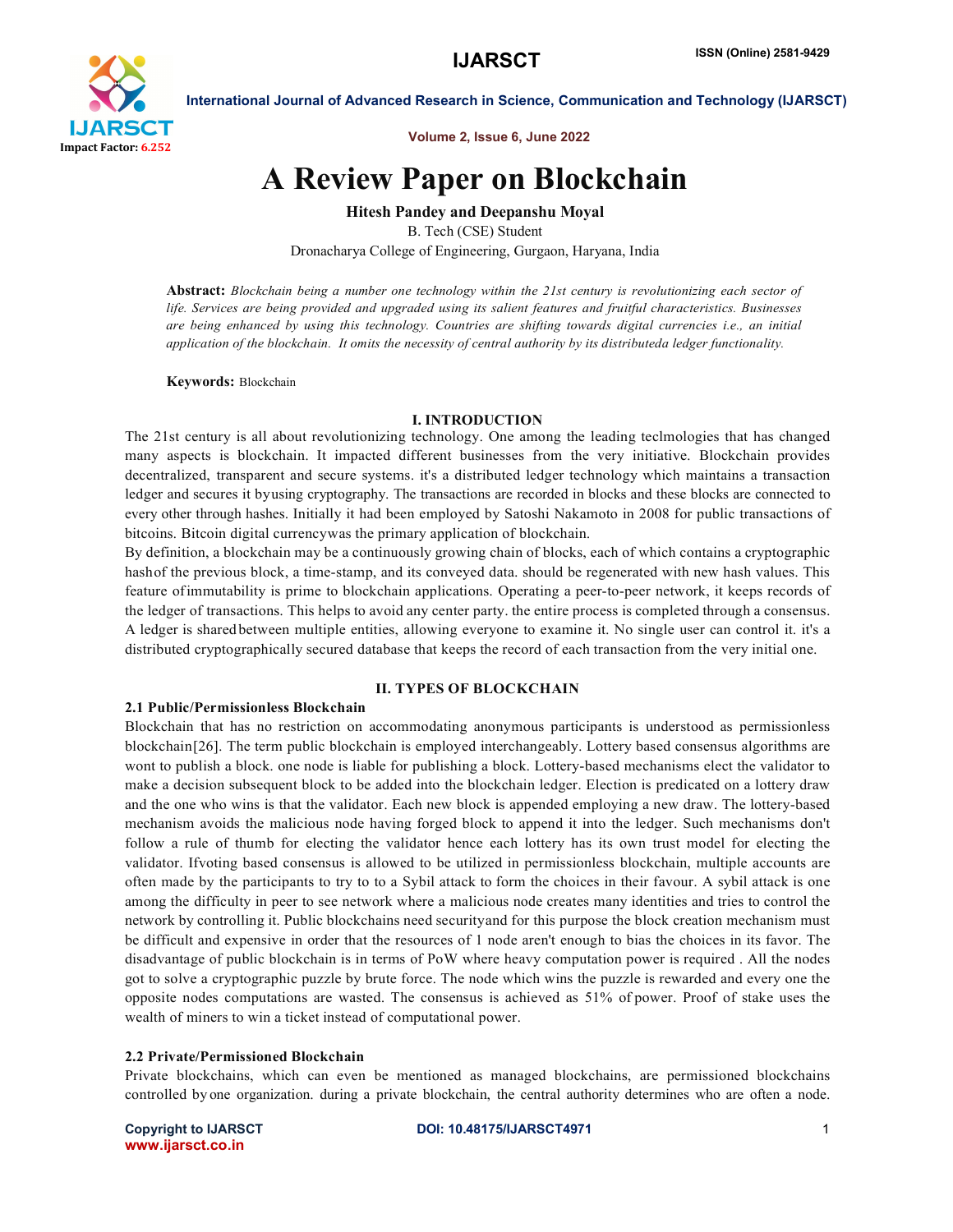

### Volume 2, Issue 6, June 2022

The central authority also doesn't necessarily grant each node with equal rights to perform functions. Private blockchains are only partially decentralized because public access to those blockchains is restricted. Some samples of private blockchains are the business- to-business virtual currency exchange network Ripple and Hyperledger, an umbrella project of opensource blockchain applications. Both private and public blockchains have drawbacks - public blockchains tend to possess longer validation times for brand spanking new data than private blockchains, and personal blockchains are more susceptible to fraud and bad actors. to deal with these drawbacks, consortium and hybrid blockchains were developed.

### 2.3 Hybrid Blockchain

A hybrid blockchain combines the privacy of a private blockchain with the safety and transparency of a public blockchain. this provides the companies a big amount of options to settle on from for what they need to stay private and what to be made public. for instance , realworld application of hybrid blockchains includes Ripple network and therefore the XRPtoken. It allows its users to attach with other blockchain protocols. Thus, allowing blockchains multichain network. Thisfunctionality makes it simple for businesses to work with the transparency they're trying to find , without having to sacrifice security and privacy. having the ability to post to multiple public blockchains directly increases the safety of transactions, as they enjoy the combined hash power being applied to the general public chains

### III. BLOCK CHAIN ARCIDTECTURE

The initial block during a block chain is understood because the genesis block. A genesis block doesn't contain a previoushash but its own hash. Figure 1 shows a general view of a blockchain. A block contains the transactions, hash of the previous block and hash of subsequent block. This information is stored during a block using cryptographic techniques. A block within the chain can come from any current block. Thus a miner creates the chain of blocks, the hash of the previous is added to added to the present block. Thus the miner creates a replacement block by using the discuss of it. this manner a replacement block is made . This recently formed block now end up to be the new end for the chain. By this mechanism the chain grows as more blocks are added by the miners.



Figure 1: Blockchain Architecture

### IV. CONSENSUS ALGORITHMS

A consensus algorithm may be a technique through which all the peers of the blockchain network reach a standard agreement about the present state of the distributed ledger. Therefore, consensus algorithms provide trust and reliabilityamong unknown peers during a distributed environment. A consensus mechanism ensures that each new block added tothe blockchain is that the only truth which is prescribed by all the blockchain nodes.

The blockchain consensus protocol comprises some specific aims that are coming to an agreement, co-operation, collaboration, mandatory participation of every node within the consensus process and equal rights to each node. Hence, a consensus algorithm targets at finding a standard agreement that's a win for the entire network. The

www.ijarsct.co.in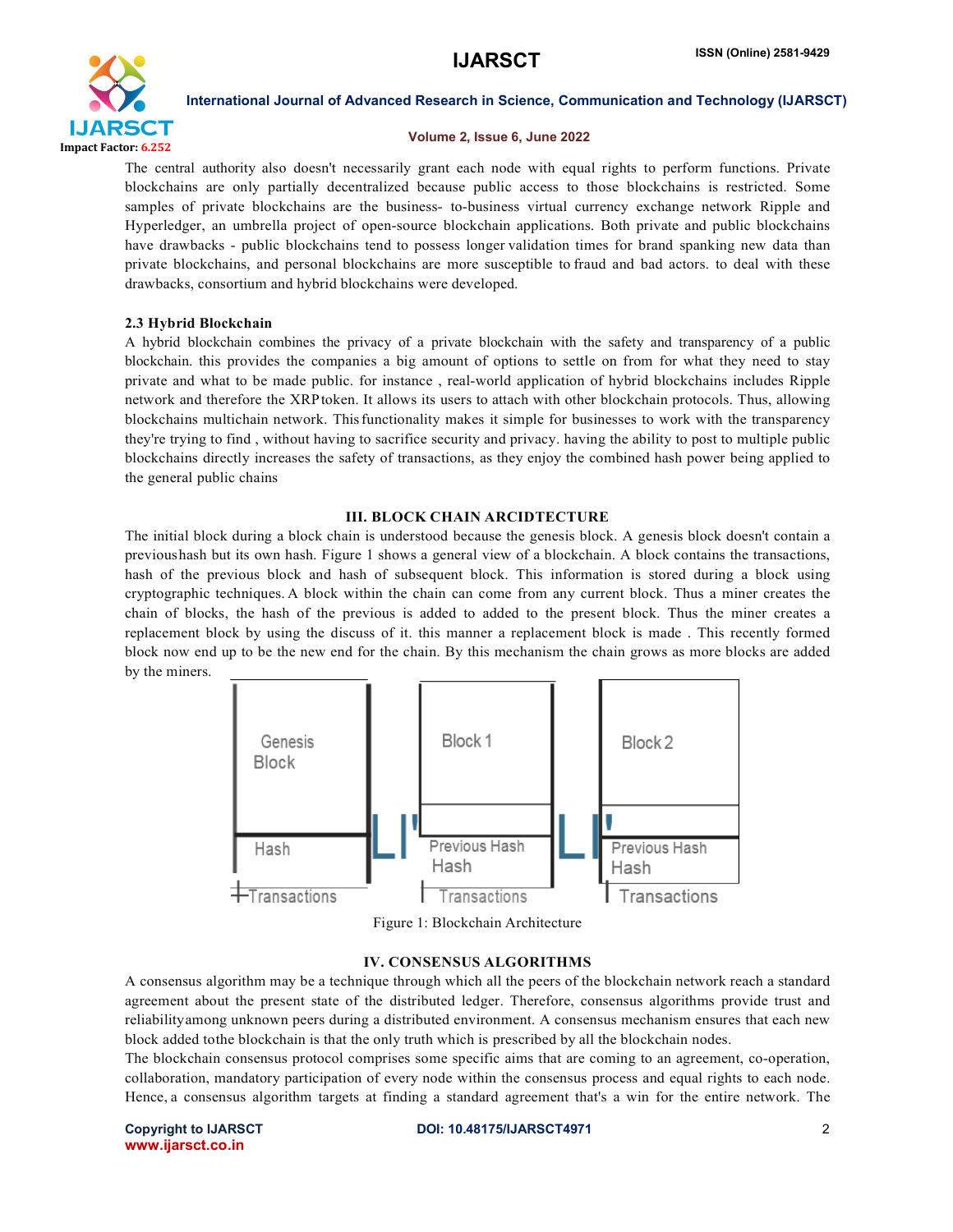

# Volume 2, Issue 6, June 2022

above discussed applications are categorized and consensus algorithms supported these categories are further discussed below. Figure 2 shows a categorical diagram of the consensus and their distribution.

| Cryptocurrency                            | PoW OPoW.PoS.SCP.OPoll'oS.Bf1MG.POWt;gh1.D8fT.RPCA.Pol.l'0X.FoOwntnhip.<br>Fol, POActwily, I'oP, Poll, Poll, PofT, PoC, Pobillinet, PoA, Eth11h, PoSV, PoSi; FBA |
|-------------------------------------------|------------------------------------------------------------------------------------------------------------------------------------------------------------------|
|                                           | Po interoperability, PoDiesease                                                                                                                                  |
|                                           | Po-'PoOnring'l'oAfplUhOo                                                                                                                                         |
| Supplychain                               | Software Consensus Based GDM, Weight based PoS.<br><b>толпини</b>                                                                                                |
| IoT                                       | A OH!nbutm<br>Algorittwn .<br>Con!ffISIIS Plolo <ol aw<="" d'complex="" dmrshd="" iot="" of="" stnlcts="" td=""></ol>                                            |
| Bigdata                                   | Paxos Algorithm For Consensus,<br>PoCollaborations                                                                                                               |
| <b>Cellular Networks</b>                  | Poloalion                                                                                                                                                        |
| <b>Social Networks</b>                    |                                                                                                                                                                  |
| <b>Distributed</b><br><b>Web Services</b> |                                                                                                                                                                  |
|                                           | PoW PoS                                                                                                                                                          |
|                                           | PoW.PoS                                                                                                                                                          |
|                                           | PoW, FolxIstMKt, FoConcrpt                                                                                                                                       |
|                                           | PoW                                                                                                                                                              |
|                                           | Pov.tr , Trndtmlnt , Potl11n1nWoot , 18fT, PBII, Rm Porrool<br>Polflit. bili1y'PoPropfltJ                                                                        |
|                                           | Figure 2: Categorization of Consesnsus Algorithms                                                                                                                |

#### V. APPLICATION OF BLOCK CHAIN

Beyond the currency setting, there are other uses for blockchain too. Its underlying technology is used in various applications. Figure 3 shows the various applications of blockchain. Some of the applications of blockchain is listed below.



Figure 3: Application of Blockchain

www.ijarsct.co.in

Copyright to IJARSCTDOI: 10.48175/IJARSCT4971 **3**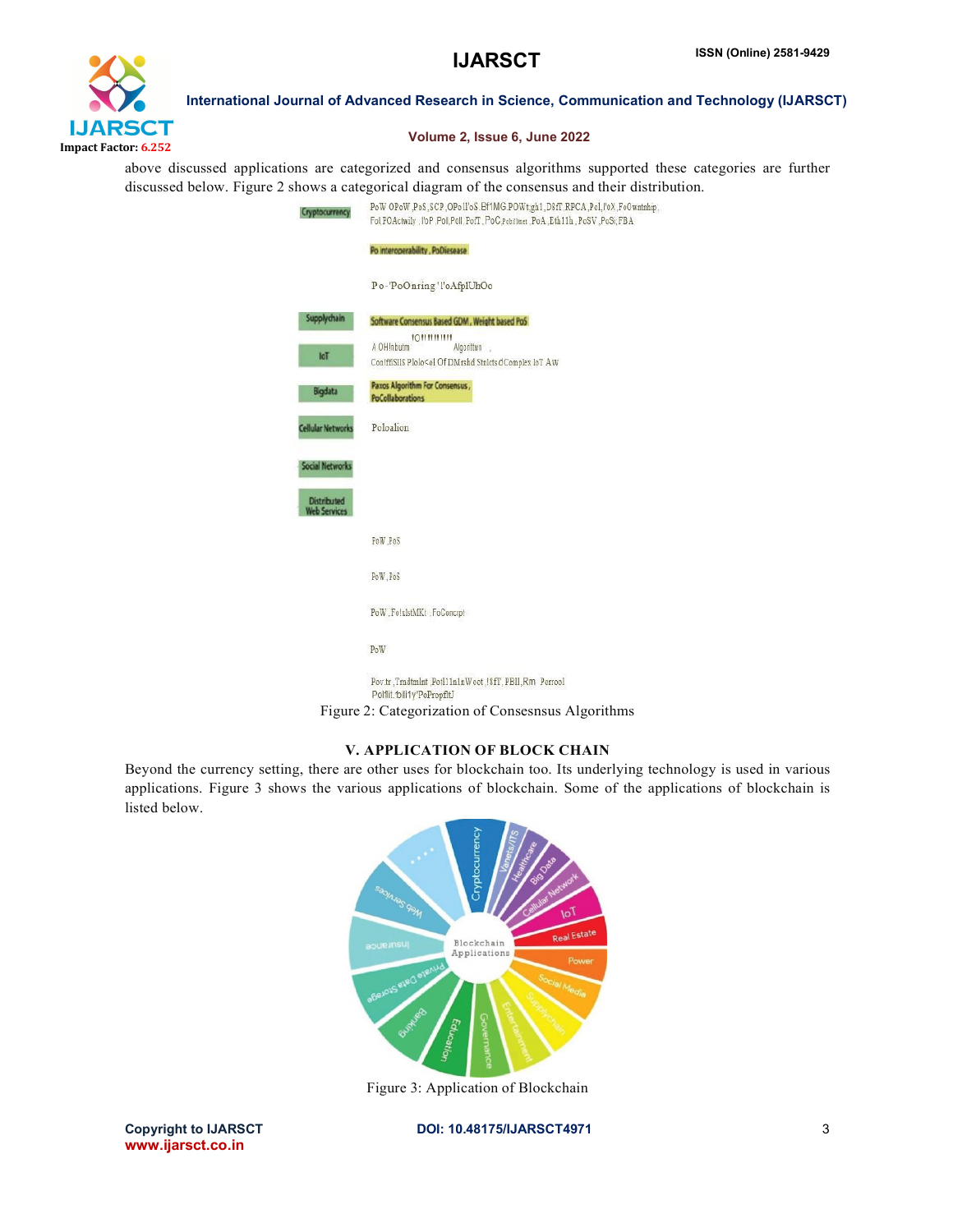

#### Volume 2, Issue 6, June 2022

### 5.1 Cryptocurrency

Over the past decade cryptocurrency is being an evolving topic, merging incredible technical power and enticing investments worth useful trillions dollars on a world wide scale. The underlying technology of cryptocurrency is attractive for several other applications thanks to its unique features and architecture. this is often why it's becoming popular thanks to its applicability, efficiency and datacentric characteristics [35]. Cryptocurrencies like bitcoin use blockchain technology to secure transactions using hashes. Bitcoin was the primary cryptocurrency using blockchain with Proof of labor algorithm

# 5.2. Supply Chain Monitoring

Using blockchain technology to trace items as they move through a logistics or supply chain network can provide several advantages. First of all, it provides greater simple communication between partners since data is out there on a secure public ledger. Second, it provides greater security and data integrity since the info on the blockchain cannot be altered. meaning logistics and provide chain partners can work together more easily with greater trust that the info they're provided is accurate and up so far .

# 5.3. Internet of Things (IoT)

The Internet of Things (IoT) may be a network of connected vehicles, home appliances, physical devices, and other items that are accessible through the web . IoT is widely utilized in smart homes, smart grid, intelligent manufacturing, intelligent transportation , and other fields. the normal centralized network doesn't guarantee trusted interaction among devices and security of sensitive information. Therefore, the mixture of blockchain and IoT is an expected trend, where smart contracts will help to automate, promote resource sharing, complex workflow, ensure safety, efficiency and save costs. a sensible home model is proposed by Dorri et al which is predicated on blockchain and smart contracts. They discussed how through simulations the value of daily management of IoT devices are often reduced. They also discussed within the model, various interaction processes.

### 5.4. Healthcare

Healthcare is moving towards digitization with an increased number of hospitals, doctors, healthcare machinery to record patient's record digitally. Digitization of med- ical data allows sharing and retrieval easily for deciding purposes. However such digitization is risky in terms of patient privacy violation. A blockchain-based Healthcare Data Gateway (HDG) was proposed by Yue et al. They used a personal blockchain cloud to ensure that the medical data can't be changed by anybody including the patient himself and/or the physicians. A blockchain-based interoperable Electronic Health Record (EHR) framework proposed by provides important reliability and security re- quirements. It enables different organizations of variant internal structures to speak with one another using the prevailing EHR infrastructure of organizations.

### 5.5. Voting

In the year 2014, a Danish party was the primary to use blockchain technology for voting. 'Followmyvote' offers a web voting platform which follows blockchain technology for secure electoral system. A challenge for fair electoral system which keeps users' voting privacy which provides transparency and adaptability of electronic system is solved during this paper. a completely unique blockchain application for fair electronic voting is proposed by [50] which eliminates a number of the prevailing systems issues. It particularly addresses the election process which reduces the value of conducting elections nationwide

### **REFERENCES**

- [1]. Yang, X., Chen, Y., & Chen, X. (2019). "Effective Scheme against 51% Attack on ProofofWork Blockchain with History Weighted Information." 2019 IEEE International Conference on Blockchain (Blockchain).
- [2]. Yu, S., Lv, K., Shao, Z., Guo, Y., Zou, J., & Zhang, B. (2018). A High Performance Blockchain Platform

www.ijarsct.co.in